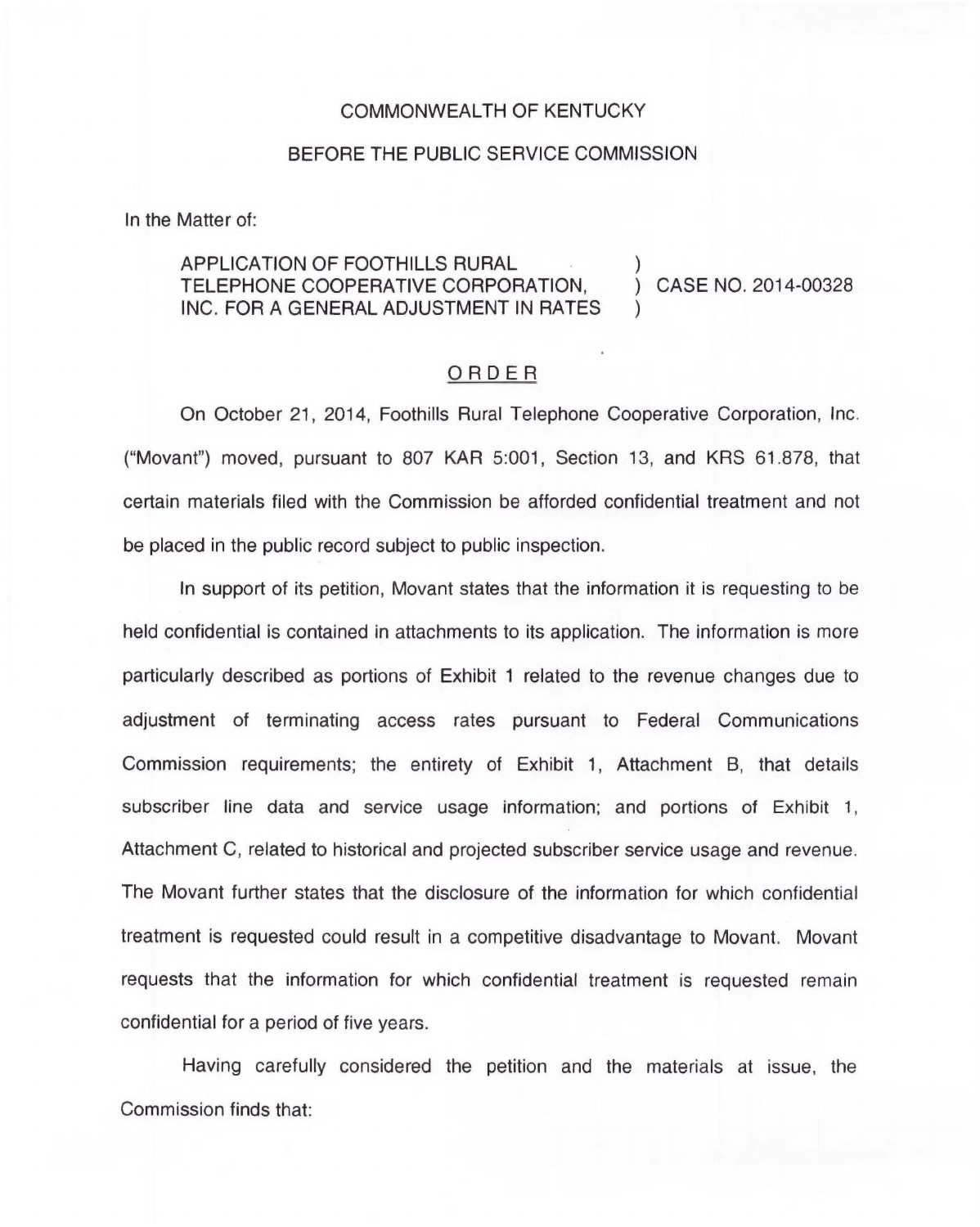1 . The materials for which Movant seeks confidential treatment are records that are generally recognized as confidential or proprietary, and which, if openly disclosed, would permit an unfair commercial advantage to competitors, and therefore meet the criteria for confidential treatment and are exempted from public disclosure pursuant to KRS 61.878(1 )(c)(1) and 807 KAR 5:001, Section 13.

2. The materials for which Movant seeks confidential treatment should not be placed in the public record or made available for public inspection for a period of five years from the date of this Order.

IT IS THEREFORE ORDERED that:

1. Movant's motion for confidential protection is hereby granted under the exemption of KRS 61.878(1)(c)(1).

2. The materials for which Movant seeks confidential treatment shall not be placed in the public record or made available for public inspection for a period of five years from the date of this Order, or until further Orders of this Commission. At the end of this period, the materials shall be placed in the public record. The Movant may request that the materials continue to be treated as confidential, but must demonstrate that the materials still fall within the exclusions established in KRS 61.878.

3. If Movant objects to the time limits that the Commission has placed on the confidential treatment for the materials in question, it must seek either rehearing pursuant to KRS 278.400 or judicial review of this Order pursuant to KRS 278.410. Failure to exercise either of these statutory rights will be deemed as agreement with the Commission's determination of the period for which the material is afforded confidential treatment and will require Movant to demonstrate a change in circumstances in any

-2- Case No. 2014-00328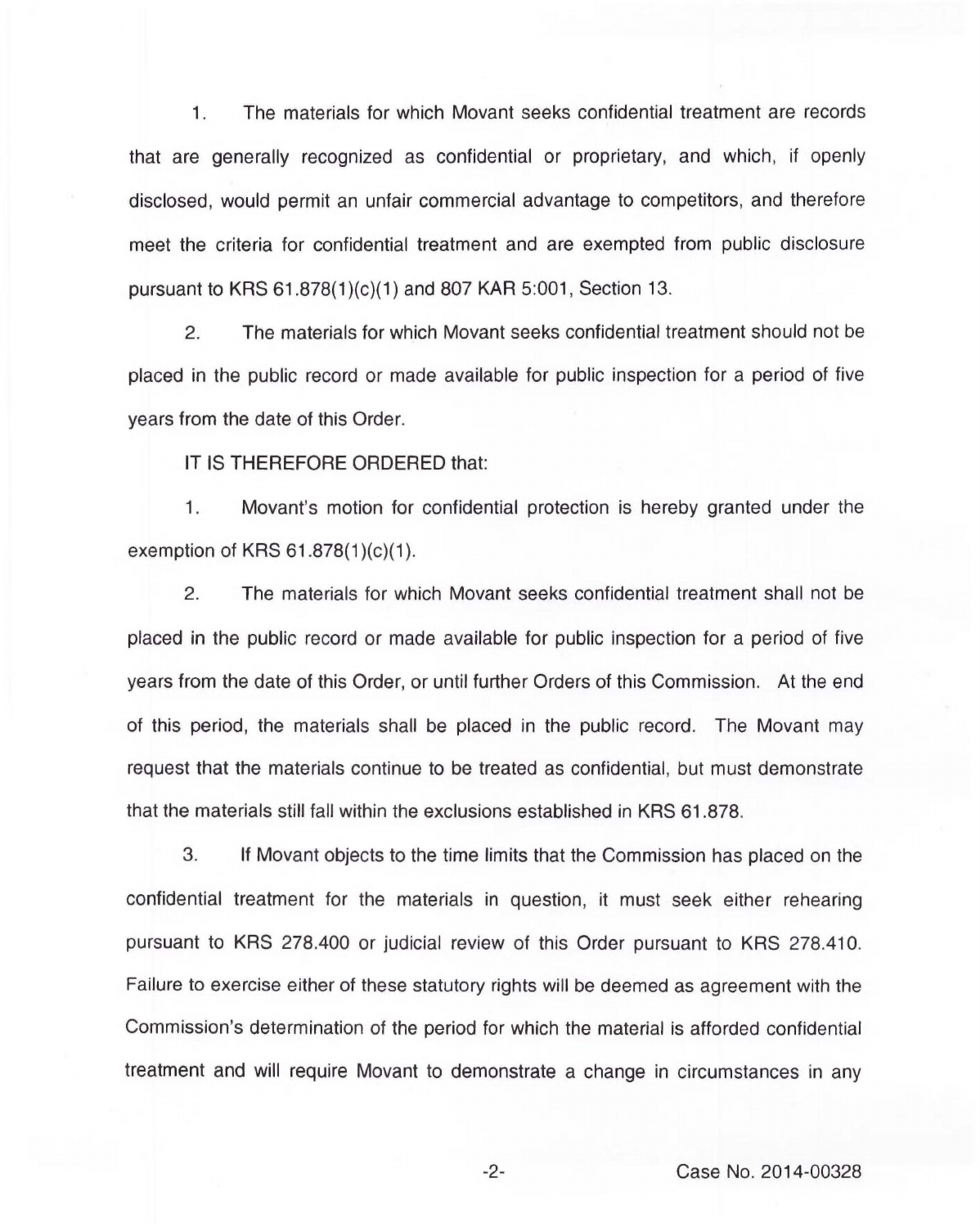subsequent motion for continued confidential treatment of the materials in question after the end of the period set forth in ordering paragraph 2.

4. Use of the materials in question in any proceeding shall be in compliance with 807 KAR 5:001, Section 13(9).

5. Movant shall inform the Commission if the materials in question become publicly available or no longer qualify for confidential treatment.

6. If a non-party to this proceeding requests to inspect materials granted confidential treatment by this Order and the period during which the materials have been granted confidential treatment has not run, the Movant shall have 20 days from receipt of written notice of the request to demonstrate that the materials still fall within the exclusions from disclosure requirements established in KRS 61 .878. If Movant is unable to make such demonstration, the requested materials shall be made available for inspection.

By the Commission **ENTERED JAN 14 2015 JCKY PUBLIC** SERVICE COMMISSION

ATTEST:

 $U$  fr  $\P$ 

Executive Director